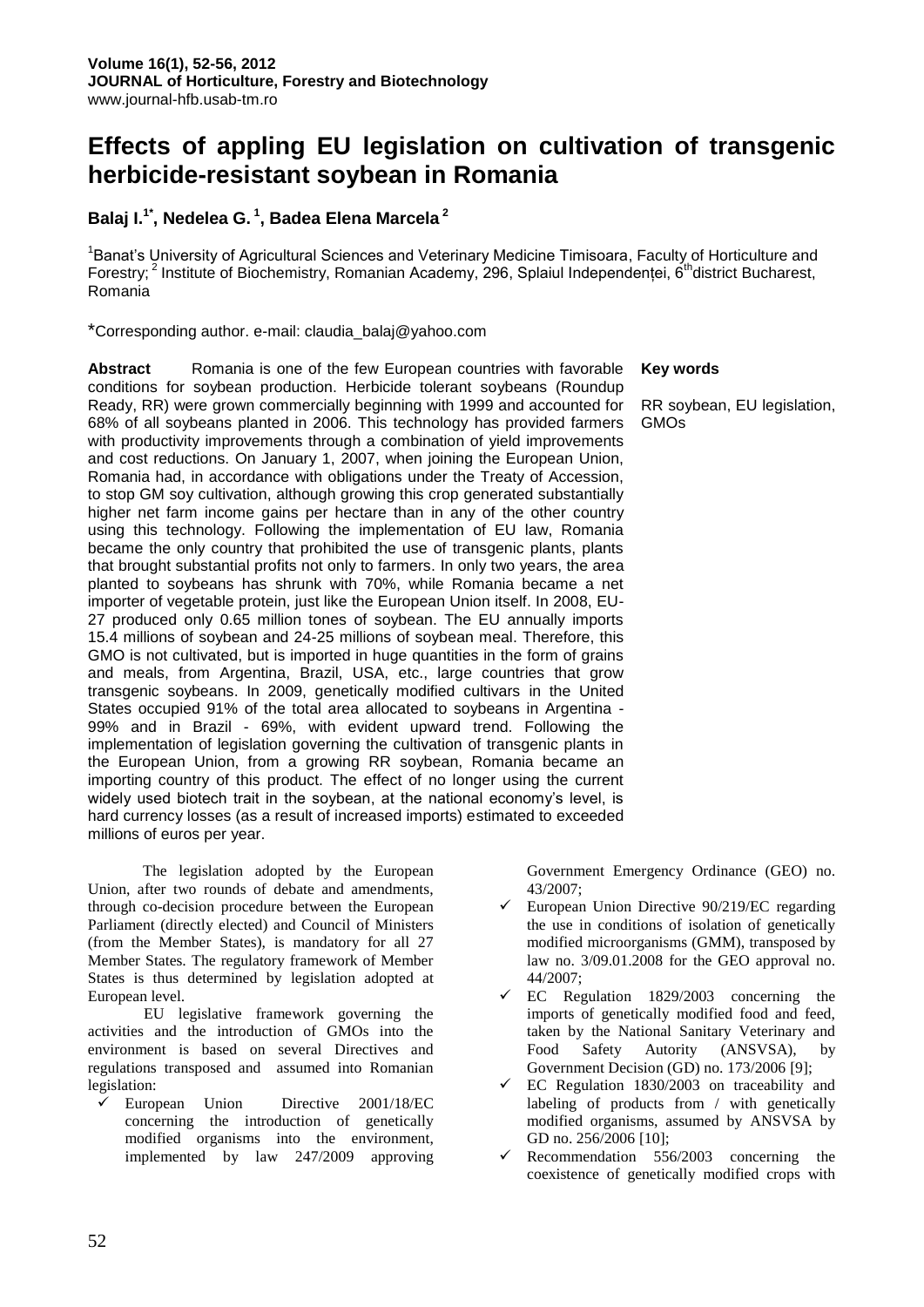conventional (persuant to subsidiarity principle, Member States should develop national strategies and implement the appropriate coexistence measures, as holdings structure, agricultural production systems, natural and economic conditions in the EU are very different).

- According to EU biosafety regulation:
- risk follows from breeding method not from traits;
- only breeding based on recombinant DNA generates risk to biosafety; all others are safe and need no regulation

For cultivation of GMPs and their use as food and feed are granted authorizations. A genetically modified plant whose marketing has been approved by the European Commission's decision was considered, in advance, safe for the environment, and human and animal consumption, by EFSA [8]. Decisions on the introduction in commercial crops are taken at EC level and applied, in principle, by all EU countries.

It is widely acknowledged that agriculture requires new technology to grow plants under rapid climate change, to increase production and to stop the spread of diseases and pests. Large-scale use of new products developed through modern biotechnology would enable the completion of at least some of these goals [11].

This paper summarizes the impacts of discontinuing RR soybean cultivation as consequence of appling UE legislation regarding cultivation of genetically modified plants. Before EU membership, Romania was approved for commercial cultivation of soybeans tolerant to glyphosate herbicide active ingredient. The EU does not approve the cultivation of these GM plants. In contrast, EU imports every year, millions of tons of soybeans from the main countries growing transgenic soybeans [12, 6]. Following the implementation of legislation governing the cultivation of transgenic plants in the European Union, from a growing RR soybeans, Romania became importer of this product. In other words, it can not cultivate what is consumed!

**A record 87-fold increase in hectarage between 1996 and 2010, making biotech crops the fastest adopted crop technology in the history of modern agriculture**

#### **Genetically modified soybean: a global perspective**

While 29 countries planted commercialized biotech crops in 2009, an additional 30 countries, totaling 59 have granted regulatory approvals for biotech crops for import for food and feed use and for release into the environment since 1996. It is noteworthy that 75% of the world's population live in the 59 countries that have approved biotech crops for planting or import. A total of 964 approvals have been granted for 84 events for 24 crops [11].

The event that has received regulatory approval in most countries is herbicide tolerant soybean event GTS-40-3-2 with 23 approvals.

Tolerant soybeans to glyphosate herbicide active ingredient approved for marketing in 1996, the U.S., in 2010, was cultivated in 11 countries (Table 1), on 65.8 million hectares [11]. The data in Table 1 shows that Romania is the only country where the cultivation of transgenic plants was prohibited several years after the adoption rate has increased steadily [6].

In 2009, genetically modified cultivars in the United States occupied 91% of the total area allocated to soybeans in Argentina - 99% and in Brazil - 69%, with evident upward trend [3].

Roundup Ready soybean (event 40-3-2) is approved for marketing in EU (Commission Decision 96/281/EC dated 3 April 1996). This decision allows for the importation of seed into EU for industrial processing into non-viable products including animal feeds, food and any other products in which soybean fraction are used, only. In 2008 from its own production, only 0,68 million tons, can only address 2% of soy milk [13]. The RR soybean is approved for marketing only in Australia, China, Korea, Swiss, Philippines, Japan and Russia (Table 2).

Table 1

| Country      | 1996 | 97 | 98 | 99 | r r - -<br>2000 | 01 | 02 | 03 | 04 | 0.5          | 06 | 07                       | 08                       | 09                       | 10                       | 11 |
|--------------|------|----|----|----|-----------------|----|----|----|----|--------------|----|--------------------------|--------------------------|--------------------------|--------------------------|----|
| <b>USA</b>   | X    | X  | X  | X  | X               | X  | X  | X  | X  | X            | X  | X                        | X                        | X                        | X                        | X  |
| Canada       |      | X  | X  | X  | X               | X  | X  | X  | X  | X            | X  | X                        | X                        | X                        | X                        | X  |
| Brazil       |      |    |    |    |                 |    |    | X  | X  | X            | X  | X                        | X                        | X                        | X                        | X  |
| Argentina    | X    | X  | X  | X  | X               | X  | X  | X  | X  | $\mathbf{x}$ | X  | X                        | X                        | X                        | X                        | X  |
| Mexico       |      |    |    | X  | X               | X  | X  | X  | X  | $\mathbf{x}$ | X  | X                        | X                        | X                        | X                        | X  |
| South Africa |      |    |    |    |                 | X  | X  | X  | X  | X            | X  | X                        | X                        | X                        | X                        | X  |
| Romania      |      |    |    | X  | X               | X  | X  | X  | X  | X            | X  | $\overline{\phantom{a}}$ | $\overline{\phantom{a}}$ | $\overline{\phantom{0}}$ | $\overline{\phantom{0}}$ | -  |
| Paraguay     |      |    |    |    |                 |    |    |    |    | X            | X  | X                        | X                        | X                        | X                        | X  |
| Uruguay      |      |    |    |    |                 | X  | X  | X  | X  | X            | X  | X                        | X                        | X                        | X                        | X  |
| Costa Rica   |      |    |    |    |                 |    |    |    |    |              |    |                          |                          | X                        | X                        | X  |
| Chile        |      |    |    |    |                 |    |    |    |    |              |    |                          |                          | X                        | X                        | X  |
| Bolivia      |      |    |    |    |                 |    |    |    |    |              |    |                          |                          | X                        | X                        | X  |

**Countries in which is/was approved commercial cultivation of RR soybean**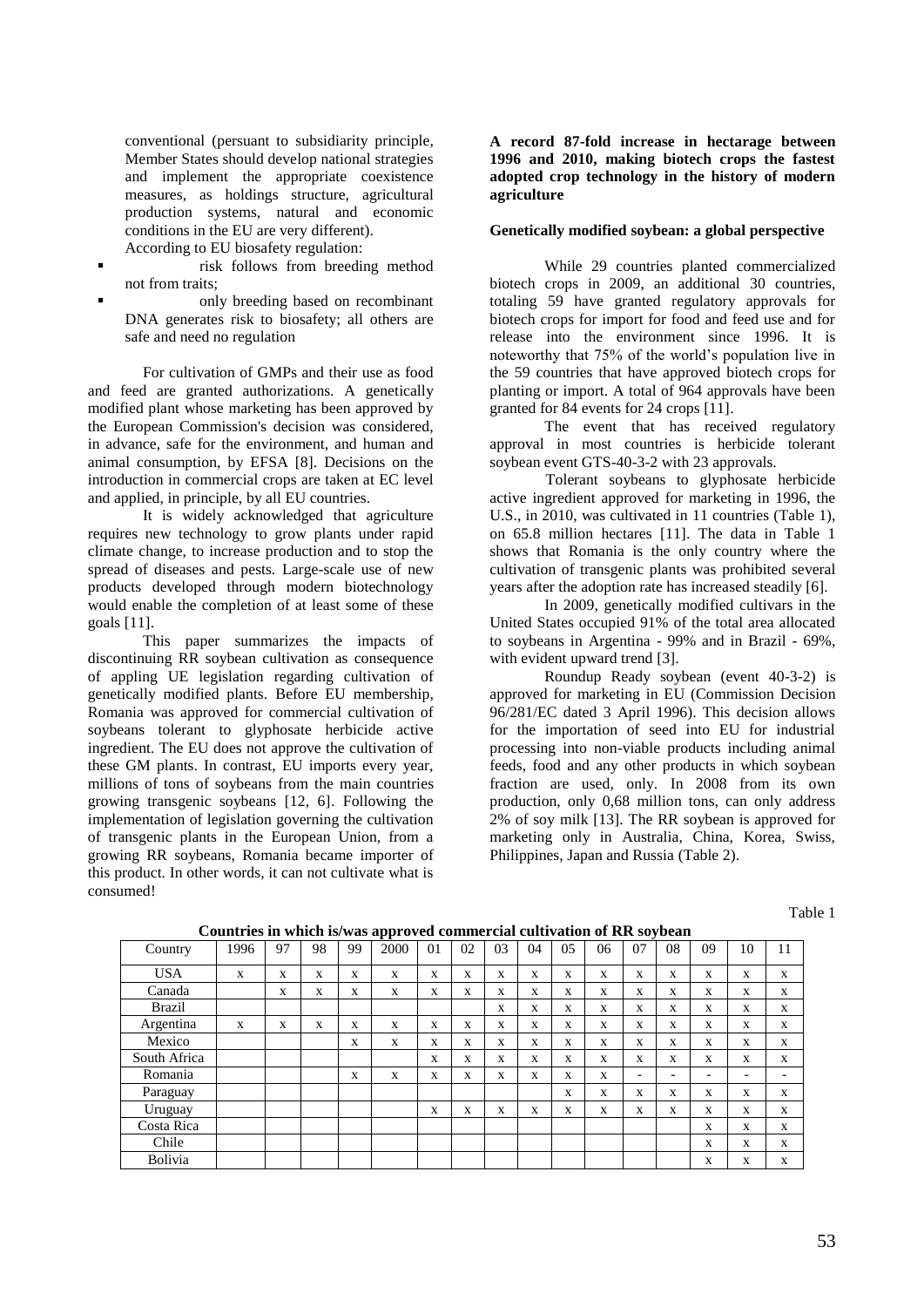It can already speak about a history of consumption of products derived from RR soy, which does not record any adverse effect on consumer health. The history of agriculture has not known another case of such rapid adoption of new technologies. In 2010, global glyphosate tolerant cultivars occupied 81% of the 90 million hectares allocated to soybean [11].

Table 2

| Country                   | Year of       | <b>Year of food</b> | Year of food | Year of feed | Year of   |
|---------------------------|---------------|---------------------|--------------|--------------|-----------|
|                           | environmental | and/or feed         | utilization  | utilization  | marketing |
|                           | release       | utilization         | approval     | approval     | approval  |
|                           | approval      | approval            |              |              |           |
| South Africa              | 2001          |                     | 2001         | 2001         |           |
| Argentina                 | 1996          |                     |              |              |           |
| Australia                 |               |                     | 2000         |              |           |
| Bolivia                   | 2008          |                     |              |              |           |
| <b>Brazil</b>             | 1998          |                     |              |              |           |
| Canada                    | 1995          |                     |              |              |           |
| China                     |               | 2004                |              |              |           |
| Colombia                  |               | 2005                |              |              |           |
| Korea                     |               |                     | 2000         | 2004         |           |
| Switzerland               |               |                     | 1996         | 1996         |           |
| <b>Russian Federation</b> |               |                     | 1999         |              | 1999      |
| Philippine                |               |                     | 2003         | 2003         |           |
| Japan                     | 1996          |                     | 1996         | 1996         |           |
| Mexico                    | 1998          |                     | 1998         | 1998         |           |
| Paraguay                  | 2004          | 2004                |              |              |           |
| Czech Republic            |               |                     | 2001         | 2001         | 2001      |
| United Kingdom of         |               |                     | 1996         | 1996         |           |
| The Great Britain         |               |                     |              |              |           |
| <b>USA</b>                | 1994          | 1994                |              |              |           |
| Taiwan                    |               |                     | 2002         |              |           |
| European Union            |               | 2005                |              |              | 1996      |
| Uruguay                   | 1997          |                     | 1997         | 1997         |           |

#### **The approvals given of herbicide tolerant soybean utilization**

Source:www.AGBIOS.com

#### **Soybean production in Romania**

Table 3

| Soybean production in Romania |                     |                            |                           |  |  |  |  |
|-------------------------------|---------------------|----------------------------|---------------------------|--|--|--|--|
| Year                          | Harvested area (ha) | <b>Production (tonnes)</b> | Yield per hectare (kg/ha) |  |  |  |  |
| 1989                          | 512,000             | 303,900                    | 593.32                    |  |  |  |  |
| 1990                          | 190,228             | 141,173                    | 742.13                    |  |  |  |  |
| 1999                          | 99,800              | 183,400                    | 1838.0                    |  |  |  |  |
| 2000                          | 117,000             | 69,500                     | 994.02                    |  |  |  |  |
| 2001                          | 44,800              | 72,700                     | 1623.0                    |  |  |  |  |
| 2002                          | 71,800              | 145,900                    | 2033.0                    |  |  |  |  |
| 2003                          | 128,800             | 224,900                    | 1840.06                   |  |  |  |  |
| 2004                          | 122,400             | 298,506                    | 2452.0                    |  |  |  |  |
| 2005                          | 143,100             | 312,800                    | 2186.0                    |  |  |  |  |
| 2006                          | 190,800             | 344,900                    | 1807.0                    |  |  |  |  |
| 2007                          | 113,100             | 107,400                    | 949.0                     |  |  |  |  |
| 2008                          | 53,000              | 90,000*                    | 1700.0*                   |  |  |  |  |
| 2009                          | 63.000              |                            |                           |  |  |  |  |

Sources: FAOSTAT 2006; Ministry of Agriculture and Rural Development (MARD), 2008 \*Current official estimates

In 1989, soybean was grown on 512,2 thousands hectares. Since 1990, when liberalization and market-economy orientation, decreased interest in

conventional soybean. Between 1990 and 2002, with few exceptions, surfaces that conventional soybeans grown were kept below 100 000 hectares and total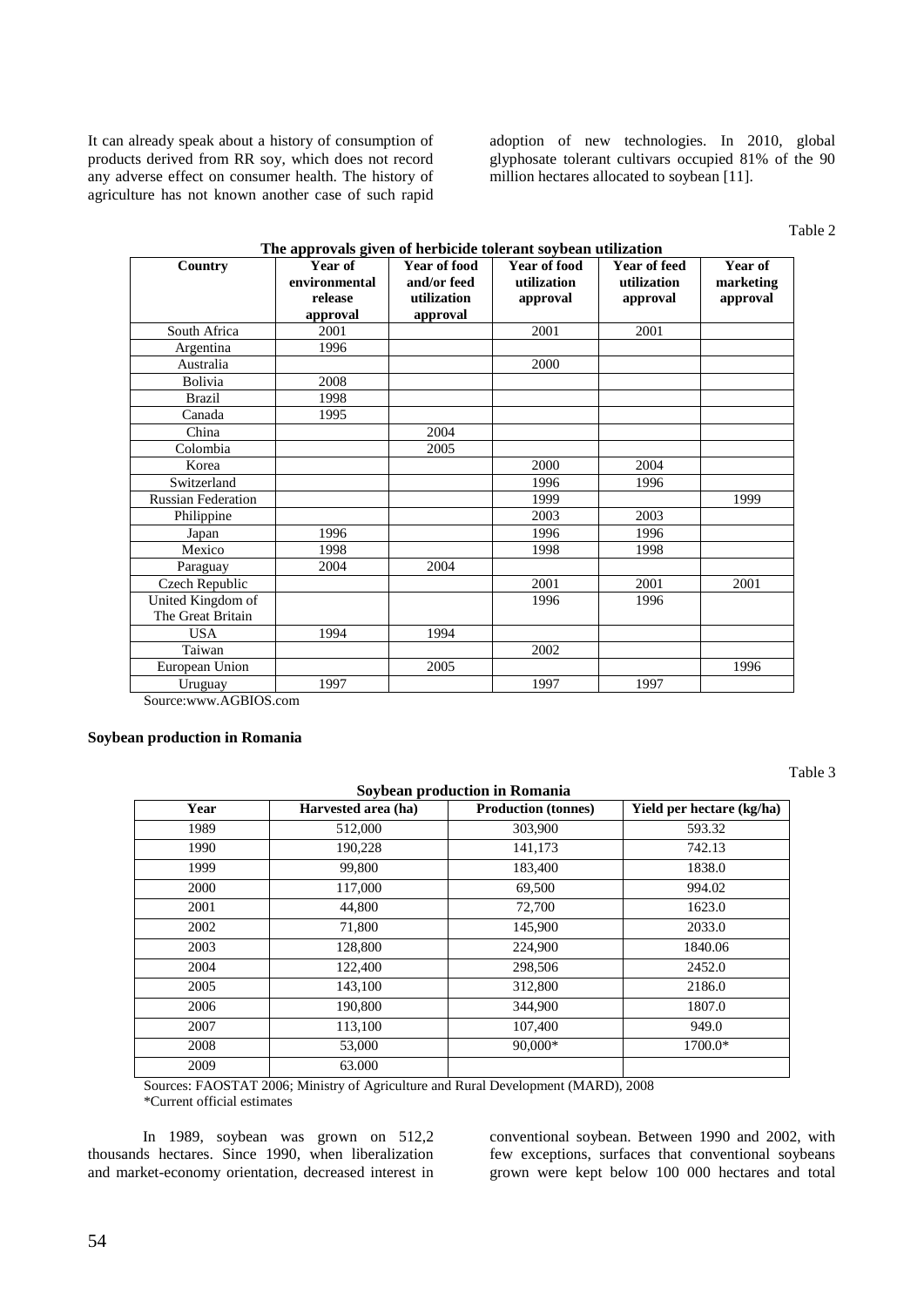production were obtained under 140 000 tonnes (Table 3).

In 2000, Romania was the only country in Europe approving market release of genetically modified soybean. Romania is one of the European countries with favorable conditions for soybean production and, in 2006, was one of the nine coutries in the world that cultivated this GM crop (Table 1).

As member of the European Union begining with 2007, Romania must comply with the rules for placing on the market of genetically modified organisms as laid down by EU legislation. Consequently, as of 2007, Roundup Ready soybean cultivation was banned in Romania. With no access to the RR technology, the soybean area has started to decline in 2007, reaching 113 thousand Ha, while in 2009 only 63000 Ha were planted to this crop [2]. This is equivalent with a 70% reduction in three years. Romania is currently increasingly dependent of soybean imports.

Table 4

| Farm level income impact of using herbicide tolerant sovbeans in Romania 1999-2006 |                                   |                                                                    |                                                   |                                                                         |                                                                                                 |  |  |  |  |
|------------------------------------------------------------------------------------|-----------------------------------|--------------------------------------------------------------------|---------------------------------------------------|-------------------------------------------------------------------------|-------------------------------------------------------------------------------------------------|--|--|--|--|
| Year                                                                               | Cost saving<br>$(\$\mathrm{/ha})$ | Cost savings net<br>of cost of<br>technology<br>$(\$\mathrm{/ha})$ | <b>Net increase</b><br>in gross<br>margin (\$/ha) | <b>Impact on farm</b><br>income at a<br>national level (\$<br>millions) | Increase in<br>national farm<br>income as % of<br>farm level value<br>of national<br>production |  |  |  |  |
| 1999                                                                               | 162.08                            | 2.08                                                               | 105.18                                            | 1.63                                                                    | 4.0                                                                                             |  |  |  |  |
| 2000                                                                               | 140.30                            | $-19.7$                                                            | 89.14                                             | 3.21                                                                    | 8.2                                                                                             |  |  |  |  |
| 2001                                                                               | 147.33                            | $-0.67$                                                            | 107.17                                            | 1.93                                                                    | 10.3                                                                                            |  |  |  |  |
| 2002                                                                               | 167.80                            | 32.8                                                               | 157.41                                            | 5.19                                                                    | 14.6                                                                                            |  |  |  |  |
| 2003                                                                               | 206.70                            | 76.7                                                               | 219.01                                            | 8.76                                                                    | 12.7                                                                                            |  |  |  |  |
| 2004                                                                               | 63.33                             | 8.81                                                               | 135.86                                            | 9.51                                                                    | 13.7                                                                                            |  |  |  |  |
| 2005                                                                               | 64.54                             | 9.10                                                               | 76.16                                             | 6.69                                                                    | 12.2                                                                                            |  |  |  |  |
| 2006                                                                               | 64.99                             | 9.10                                                               | 58.79                                             | 7.64                                                                    | 9.3                                                                                             |  |  |  |  |

**Farm level income impact of using herbicide tolerant soybeans in Romania 1999-2006**

Source: Brookes & Barfoot, 2011

According to Brookes & Barfoot [3], the growing of GM HT soybeans in Romania, in the period 1999-2006, had resulted in substantially greater net farm income gains per hectare than any of the other countries using the technology. In the first year of cultivation yield gains of an average of 31% have been recorded. In the last years, as fields have been cleaned of problem weeds, the average yield gains have decreased and were reported at +13% in 2006. The relatively high cost of the technology to farmers (\$120/ha to \$130/ha) however, did not deter adoption of the technology because of the major yield gains, improvements in the quality of soybeans produced (less weed material in the beans sold to crushers which resulted in price premia being obtained) and cost savings derived. The average net increase in gross margin in 2006 was \$59/ha (an average of \$105/ha over the eight years of commercial use (Table 4).

At the national level, the increase in farm income amounted to \$7.6 million in 2006. Cumulatively in the period 1999-2006 the increase in farm income was \$44.6 million (in nominal terms). The yield gains in 2006 were equivalent to a 9% increase in national production (the annual average increase in production over the eight years was equal to 10.1%).

In added value terms, the combined effect of higher yields, improved quality of beans and reduced cost of production on farm income in 2006 was equivalent to an annual increase in production of 9.3% (33230 tonnes).

#### **The economic impact of RR soybean cultivation interdiction in Romania**

Respecting the obligations by signing the Accession Treaty, Romania banned GM soy cultivation on its territory. Immediate result was a sharp decline on the area that was cultivated with soybean from 200000 hectares in 2006 to 46900 hectares in 2009. Total production fell from 344900 tonnes in 2006 to 86300 tonnes in 2009.

Compared to 2006, in 2007, Romania had to work additional currency, amounting to  $\epsilon$ 60.5 million to compensate for deficient quantities of grain (over €30 million), the meals (about €20 million) and €10 million for soybean oil that was no more exported [6].

In 2008, the value of the trade deficit for the three products has increased. The difference between trade balances in 2008 and in 2006 reached  $£117.353$ million, of which €58,084 million were due to additional imports of soybean meals, €39.322 million for grain imports, and  $\epsilon$ 19,947 million for soy oil [6].

In real terms, the increasing trade deficit is found as an indirect loss to soybean cultivators farmers, but especially those who had to abandon the transgenic soybeans.

Following the interdiction of GM soy cultivation, most Romanian farmers dropped soybean cultivation in general, considering that the subsidy scheme is not sufficiently remunerative up for a lack of competitiveness of conventional crop varieties.